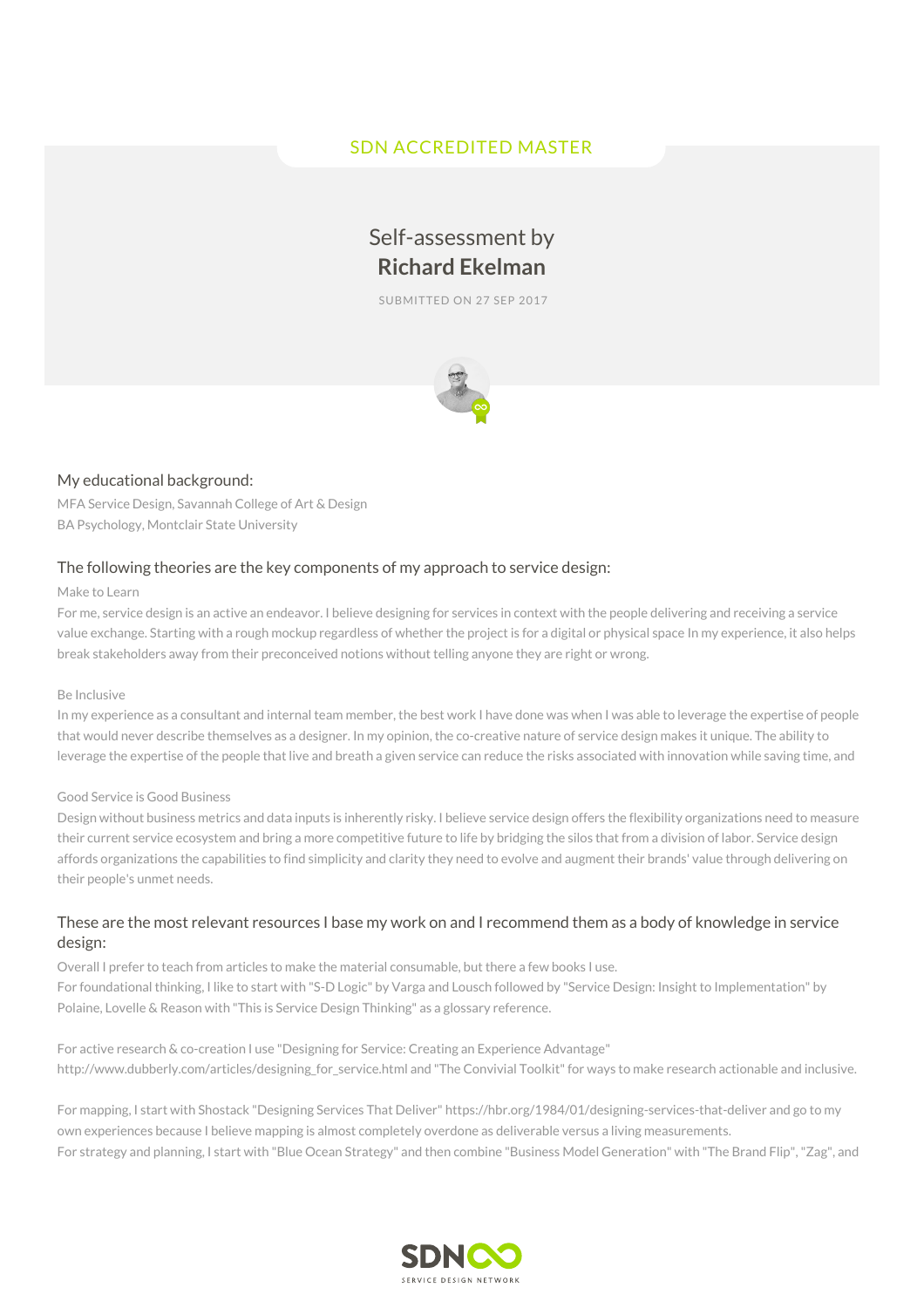

HBR's "Guide to Building Your Business Case".

For prototyping, I reference Continuum's Holiday Inn Project, https://www.continuuminnovation.com/en/what-we-do/case-studies/the-socialhub

# I have X years of working experience in service design:

5

# I have particular experience in the following service sectors:

Healthcare, Industrial services, and public utilities.

# These are the service design projects I have successfully delivered:

https://db.tt/6qxWHOlCLK

# I have provided service design training sessions and/or other educational experiences for X years:

4

# My philosophy as a trainer is:

I taught a 10-week service design intensive in the summer of 2016. of the 10 students that took the course, 5 are working as service designers today. In addition to the aforementioned SD Immersive class, I have led 4 Service Jams in Savannah and here in Chicago. To build the service design community here in Chicago I have given short workshops on mapping, storyboarding, analyzing service brands, and balance a businesses scorecard.

# These are the service design training sessions and/or other educational experiences I've facilitated within the last year:

https://db.tt/HQXcOkFTy2

# I mostly provide my training offerings in the following language(s):

English

# I mostly provide my training offerings in the following countries/cities:

United States of America, Chicago

## I cover the following topics during my training offerings:

- •History of service design
- •Definition of service design
- •Differentiation of service design to other approaches like design thinking, service marketing and service branding
- •Relationship of service design to agile, scrum and lean
- •Service dominant logic
- •User research/deep customer insights
- •Creativity and ideation processes
- •Visualisation techniques
- •Prototyping of services
- •Business model development
- •Measuring impact of service design, relating it to Key Performance Indicators (KPIs)
- •Leadership/management of service design projects
- •Building in-house service design capabilities
- •Working with complex service systems

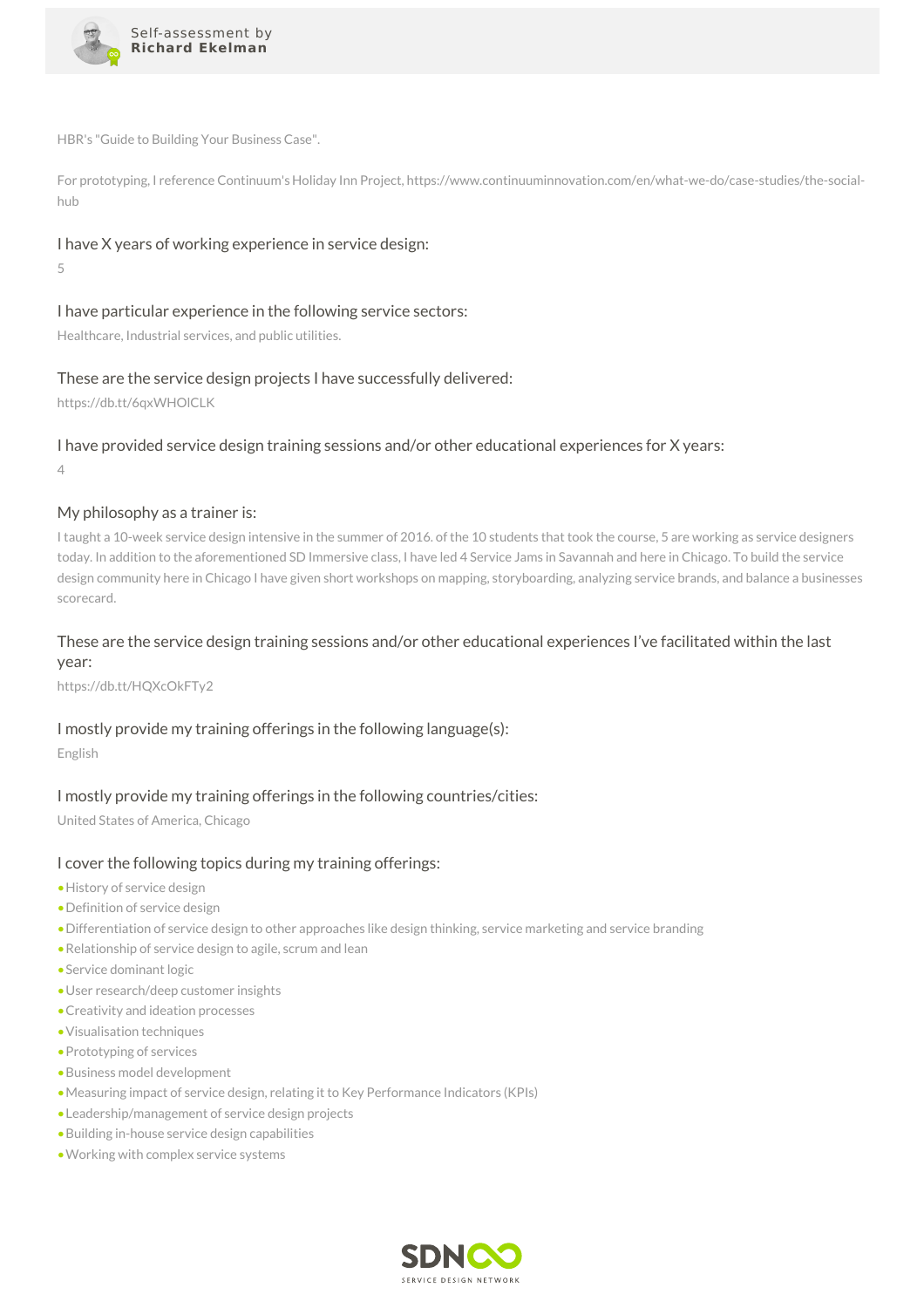

- •Exploration of systems
- •Service design for cultural change
- •Organisational development

# My training participants typically have the following level of experience:

- •Novice (new to service design)
- •Fundamental (basic knowledge)

## These are my favourite cases I use to inform participants about the impact and value of service design:

Dollar Shave Club Trunk Club United Airlines (What not to do)

#### These are the service design methods and tools that I use during my sessions:

- AC2ID Tests
- Business Model Canvas
- Service Blueprinting
- Blue Ocean Strategy
- Bodystorming
- LEGO Serious Play
- Tabletop Prototyping
- Gamestorming

#### After successfully attending my training sessions, participants will typically be able to:

Identify the parts of a service Map a service ecosystem Analyze service brands for opportunities How to balance and measure the scorecard of the business pillars underneath a service Prototype digital and physical moments of a service Facilitate co-creation sessions

# I apply the following evaluation tools to make sure the participants have understood the content of my sessions and gained the expected competencies and skills:

I have lacked a rubric in the past but I intend to use an evaluation scale for peer-assessment and my own assessment of student progress. This will be ready shortly.

## I systematically evaluate and improve my offerings based on feedback. These are examples of feedback that have led to improvements:

I learned from my first 10-week immersive that I should break the course up into more small activities within each week as opposed to full-on projects. I also learned that I can raise engagement through basing my training on a live project or have them use their own project as the exercise for the coursework.

## I have participated in the following service design-related activities in order to stay up to date, share my experiences with peers and receive their supervision within the last 12 months:

- •SDN Global Conference
- •SDN National Conference
- •Founded